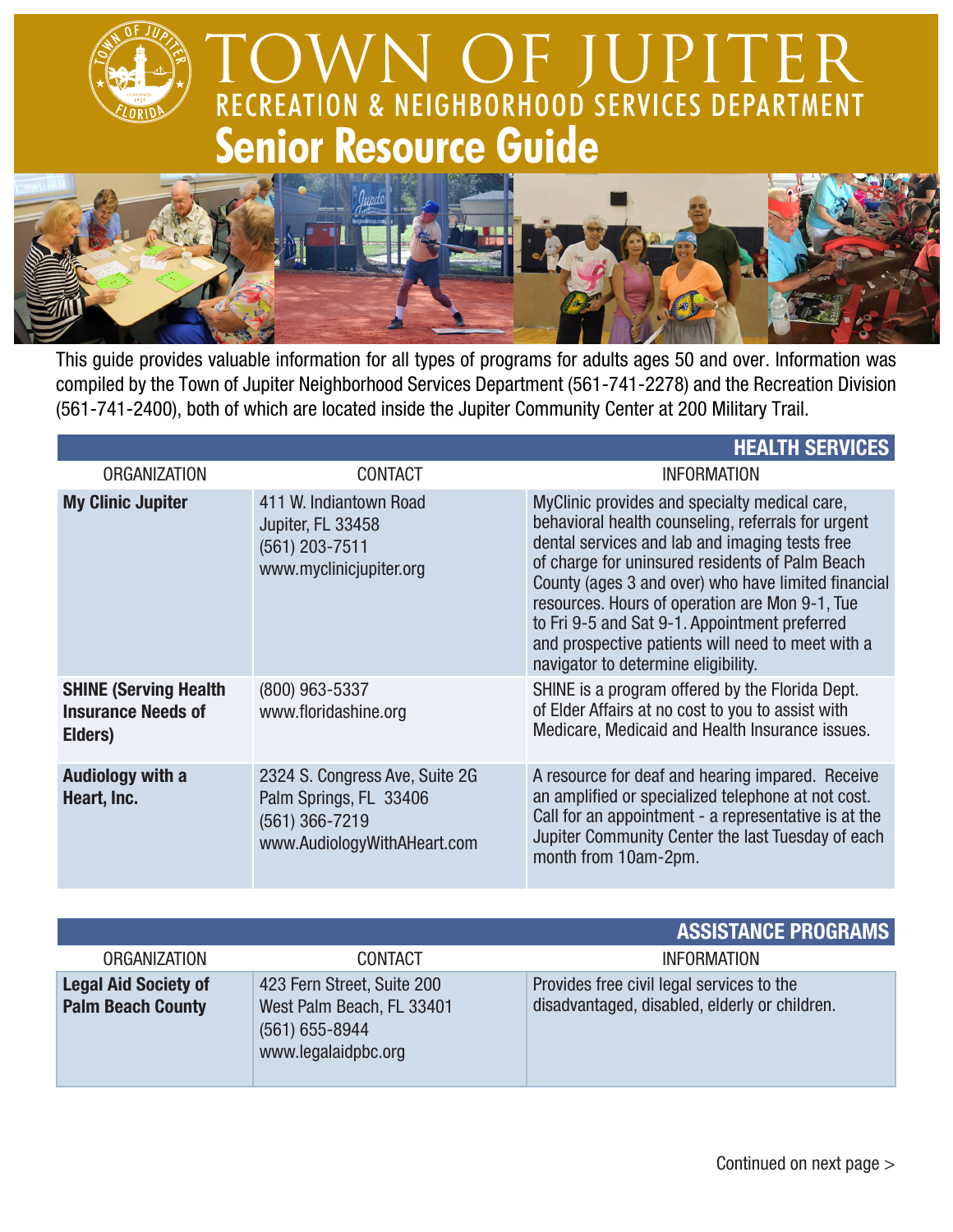| <b>Department of Children</b><br>and Families (DCF)                                                                   | 6415 Indiantown Road<br>Jupiter, FL 33458<br>$(561) 694 - 5475$<br>http://www.myflorida.com/<br>accessflorida                                                                                                            | DCF can assist qualified residents with Food<br>Stamps, Medicaid, and Cash Assistance; call for<br>appointment. Apply for benefits online at:<br>http://www.myflfamilies.com/service-programs/<br>access-florida-food-medical-assistance-cash<br>OR call 1(866) 762-2237 for an appointment.<br>Agents available Monday through Friday from 8 am<br>to $5 \text{ pm}$ .<br>*Look up local community partner agencies that<br>help DCF provide access to public assistance<br>services here:<br>https://access-web.dcf.state.fl.us/CPSLookup/<br>search.aspx |
|-----------------------------------------------------------------------------------------------------------------------|--------------------------------------------------------------------------------------------------------------------------------------------------------------------------------------------------------------------------|-------------------------------------------------------------------------------------------------------------------------------------------------------------------------------------------------------------------------------------------------------------------------------------------------------------------------------------------------------------------------------------------------------------------------------------------------------------------------------------------------------------------------------------------------------------|
| <b>Palm Beach County</b><br><b>Division of Senior</b><br><b>Services</b>                                              | 810 Datura Street<br>West Palm Beach, FL 33401<br>(561) 355-4746 West Palm Beach<br>(561) 694-5435 Palm Beach Gardens<br>discover.pbcgov.org/<br>communityservices/seniorservices/<br>Pages/Senior-Citizens-Centers.aspx | Various services for senior citizens, including adult<br>day care, case management, nutrition and home<br>energy assistance. North County Adult Day Care<br>& Senior Center located at 5217 Northlake Blvd.,<br>Palm Beach Gardens, FL 33418.                                                                                                                                                                                                                                                                                                               |
| <b>Social Service/Crisis</b><br>Referrals for Palm Beach www.211palmbeach.org<br>& Treasure Coast<br><b>Residents</b> | <b>Call 211</b>                                                                                                                                                                                                          | Connects people to services 24 hours a day by<br>understanding their individual emotional, financial<br>and community needs and to support the health<br>& human service system as a whole; services<br>include in-home services for frail elders, food<br>nutrition and meal programs, transportation<br>options, legal assistance providers, Medicare and<br>other insurances, education opportunities, health<br>care, housing and placement services, caregiver<br>resources and many more. Free and confidential.                                      |
| <b>Town of Jupiter</b><br><b>Neighborhood Services</b>                                                                | <b>Jupiter Community Center</b><br>200 Military Trail<br>Jupiter, FL 33458<br>(561) 741-2278<br>www.jupiter.fl.us/neighborhoods                                                                                          | Works with residents to maintain and improve the<br>quality of life in Jupiter and focuses on strategies<br>that make all neighborhoods desirable places to<br>live; provides financial, housing and leadership<br>workshops, grant opportunities, neighborhood<br>cleanups and assistance locating public and social<br>services.                                                                                                                                                                                                                          |
| <b>Workforce Alliance &amp;</b><br><b>CareerSource</b>                                                                | 3400 Belvedere Road<br>West Palm Beach, FL 33406<br>$(561)$ 340-1061<br>http://www.careersourcepbc.com                                                                                                                   | Provides services for job seekers with job leads,<br>training, computer classes and more.                                                                                                                                                                                                                                                                                                                                                                                                                                                                   |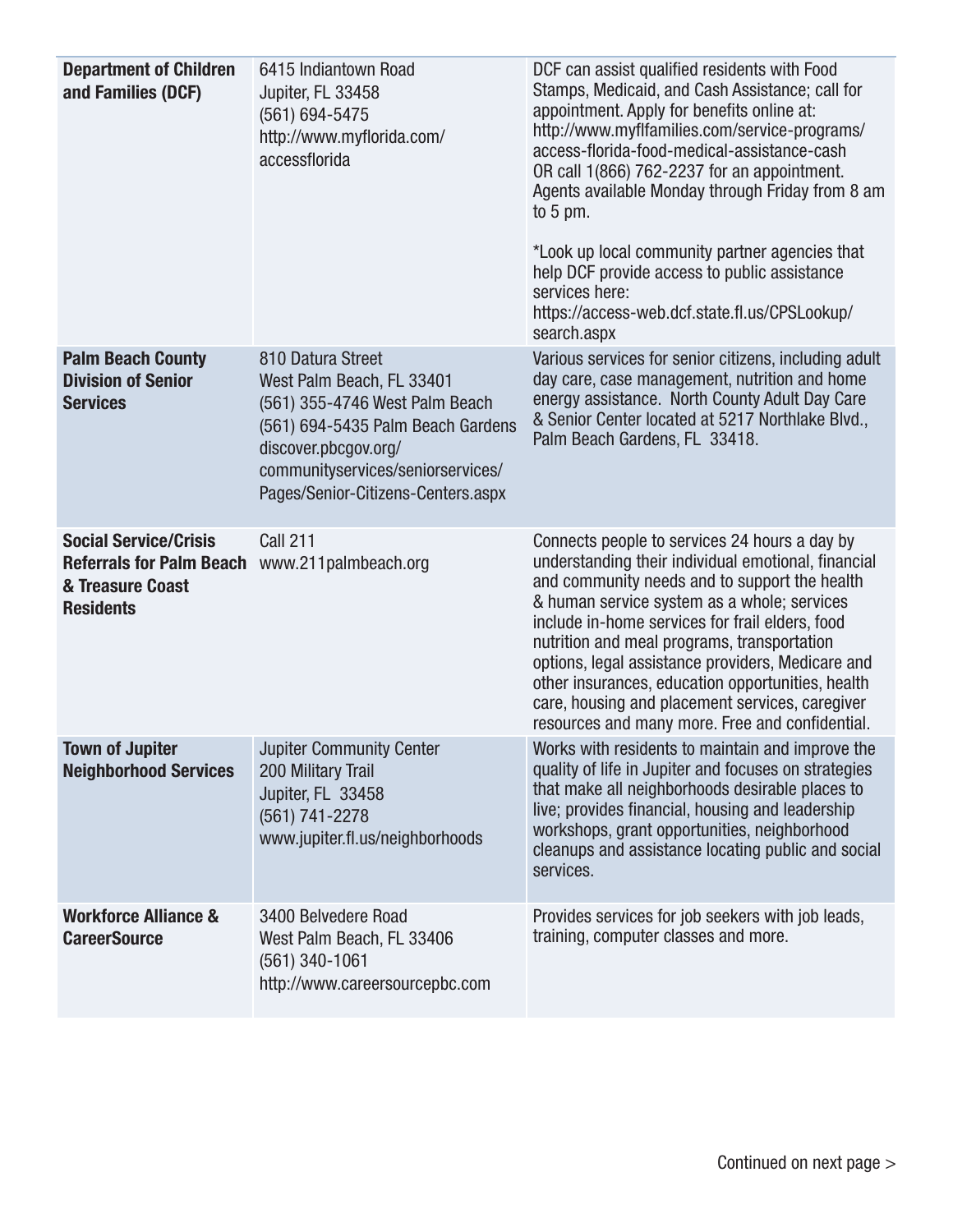|                                                         |                                                                                                                                      | <b>SOCIAL OPPORTUNITIES</b>                                                                                                                                                                                                                                                                                                                                                           |
|---------------------------------------------------------|--------------------------------------------------------------------------------------------------------------------------------------|---------------------------------------------------------------------------------------------------------------------------------------------------------------------------------------------------------------------------------------------------------------------------------------------------------------------------------------------------------------------------------------|
| <b>ORGANIZATION</b>                                     | <b>CONTACT</b>                                                                                                                       | <b>INFORMATION</b>                                                                                                                                                                                                                                                                                                                                                                    |
| <b>Jupiter Tequesta</b><br><b>Garden Club</b>           | <b>Donna Soreno</b><br>(561) 972-4713                                                                                                | Group meets first Monday of the month at Jupiter<br>Community Center; furthers education in fields<br>of gardening, horticulture, botany, floral design,<br>landscape design, environmental awareness<br>through the conservation of natural resources, civic<br>beautification, nature studies.                                                                                      |
| <b>Jupiter Tequesta</b><br><b>Orchid Society</b>        | www.jupitertequestaorchidsociety.com<br>cherie.blickenstaff@pw.utc.com                                                               | Group meets 2nd Wednesday of the month at the<br>Jupiter Community Center; renowned experts as<br>speakers at meetings; each meeting is unique with<br>member Orchid Show-n-Tell, Orchid Sales, Orchid<br>Raffles, Networking, Coffee and refreshment; the<br>meetings are open to the public; membership fees<br>are \$25 pp/year and \$30 for a 2 person family<br>membership/year. |
| <b>Jupiter Tequesta</b><br><b>Senior Citizens Club</b>  | President - Idella Harris<br>(561) 346-5036                                                                                          | Social group meets 2nd and 4th Monday of the<br>month at the Jupiter Community Center; potluck<br>at every meeting, quest speaker at second Monday<br>meeting, White Elephant Bingo at fourth Monday<br>meeting, annual picnic and catered holiday party;<br>\$10 annual dues.                                                                                                        |
| <b>Jupiter Tequesta</b><br><b>Women's Club</b>          | <b>Sheryl Molter</b><br>(561) 719-6816<br>moltergfwfl@gmail.com                                                                      | Social group meets the 2nd Tuesday of the month<br>at the Jupiter Community Center; lunch served at<br>noon, meeting begins at 1PM. The Women's Club is<br>an international women's organization dedicated to<br>community improvement by enhancing the lives of<br>others through volunteer service.                                                                                 |
| <b>Palm Beach County</b><br><b>Senior Services</b>      | 810 Datura Street<br>West Palm Beach, FL 33401<br>$(561)$ 355-4746<br>www.pbcgov.org/communityservices                               | Open Monday-Friday, 8am-5pm; no membership<br>fee, minimal fee for some classes; activities<br>include exercise, discussion groups, classes, health<br>education, special events, social games, etc.                                                                                                                                                                                  |
| <b>Sons of Italy</b>                                    | Maria Mazzarella<br>(561) 346-5584<br>www.osia.org                                                                                   | Meets at Jupiter Community Center last<br>Wednesday of the month; national organization of<br>men and women who represent the estimated 26<br>million Americans of Italian heritage, dedicated to<br>promoting our culture, our traditions, our language,<br>the legacy of our ancestors, and our contributions<br>to the U.S. and the world;                                         |
| Town of Jupiter 50+<br><b>Activities &amp; Programs</b> | <b>Michael Frabotta</b><br><b>Recreation Coordinator</b><br>michaelf@jupiter.fl.us<br>(561) 741-2400<br>www.jupiter.fl.us/recreation | Recreational opportunities include dances,<br>concerts, movie matinees, trips, educational<br>seminars, special events and weekly social games;<br>activities vary from season to season as do fees                                                                                                                                                                                   |